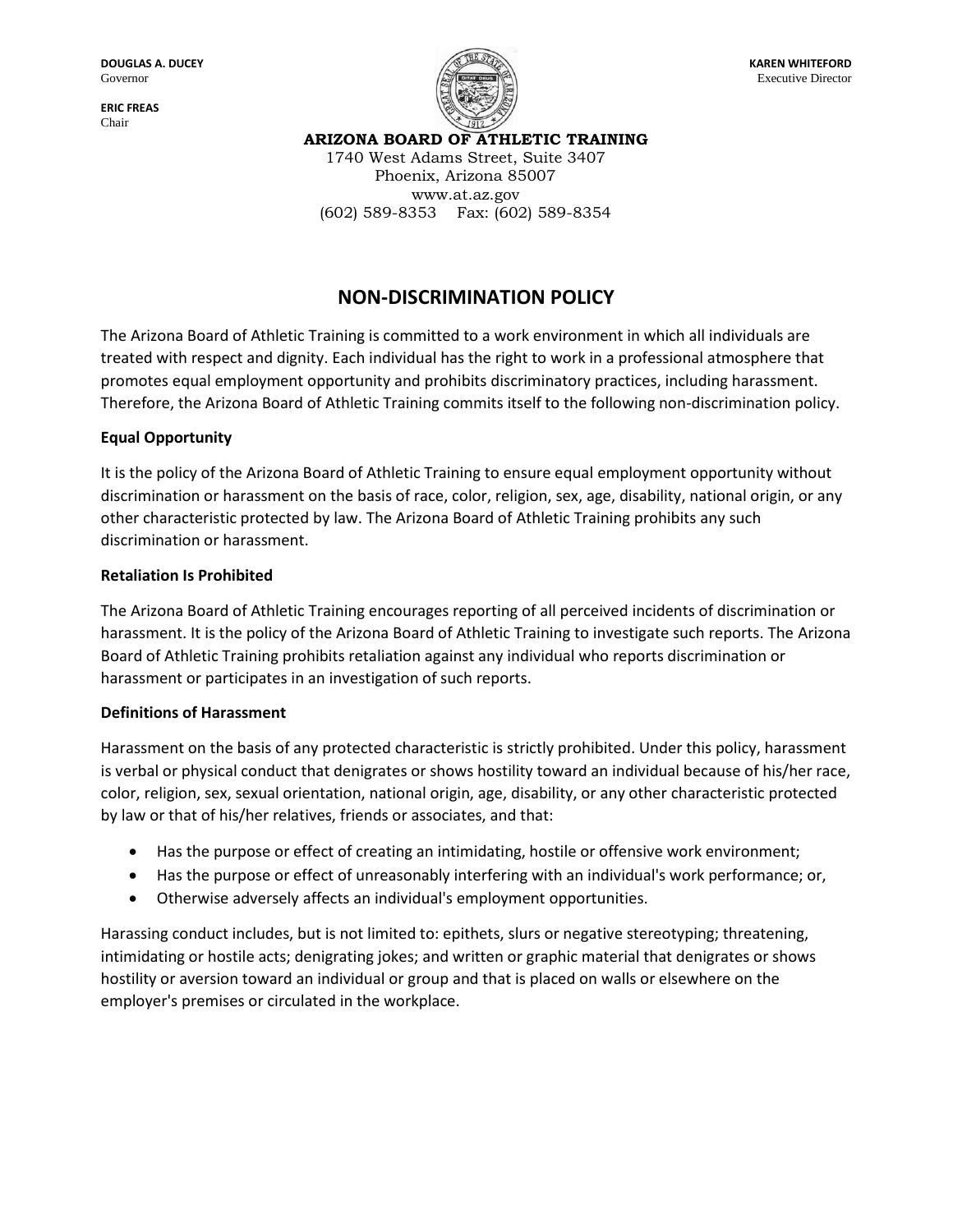Sexual harassment constitutes discrimination and is illegal under federal, state and local laws. For the purposes of this policy, sexual harassment is defined, as in the Equal Employment Opportunity Commission Guidelines, as unwelcome sexual advances, requests for sexual favors and other verbal or physical conduct of a sexual nature when, for example:

- Submission to such conduct is made either explicitly or implicitly a term or condition of an individual's employment;
- Submission to or rejection of such conduct by an individual is used as the basis for employment decisions affecting such individual; or
- Such conduct has the purpose or effect of unreasonably interfering with an individual's work performance or creating an intimidating, hostile or offensive working environment.

Sexual harassment may include a range of subtle and not so subtle behaviors and may involve individuals of the same or different gender.

Sexually harassing conduct includes, but is not limited to: unwanted sexual advances or requests for sexual favors; sexual jokes and innuendo; leering, whistling or touching; insulting or obscene comments or gestures; display in the workplace of sexually suggestive objects or pictures; and other physical, verbal or visual conduct of a sexual nature.

## **Individuals and Conduct Covered**

This policy applies to all applicants and employees, whether related to conduct engaged in by fellow employees or someone not directly connected to the Arizona Board of Athletic Training such as an outside vendor, consultant or customer.

Conduct prohibited by these policies is unacceptable in the workplace and in any work-related setting such as outside business trips, business meetings and business-related social events.

# **Reporting an Incident of Harassment, Discrimination or Retaliation**

The Arizona Board of Athletic Training encourages reporting of all perceived incidents of discrimination, harassment or retaliation, regardless of the offender's identity or position. Individuals who believe that that they have been the victim of such conduct should discuss their concerns with their immediate supervisor, manager, agency human resources or employee relations staff.

In addition, the Arizona Board of Athletic Training encourages individuals who believe they are being subjected to such conduct promptly to advise the offender that his or her behavior is unwelcome and request that it be discontinued. The Arizona Board of Athletic Training recognizes, however, that an individual may prefer to pursue the matter through informal or formal complaint procedures.

# **Informal Procedure**

If, for any reason, an individual does not wish to address the offender directly, or if such action does not successfully end the offensive conduct, the individual should promptly notify his/her immediate supervisor, manager, ADOA Human Resources Shared Services or employee relations staff. An individual reporting harassment, discrimination or retaliation should be aware; however, that the Arizona Board of Athletic Training may decide it is necessary to take action to address such conduct beyond an informal discussion. This decision will be discussed with the individual. The informal procedure is not a required first step for the reporting individual.